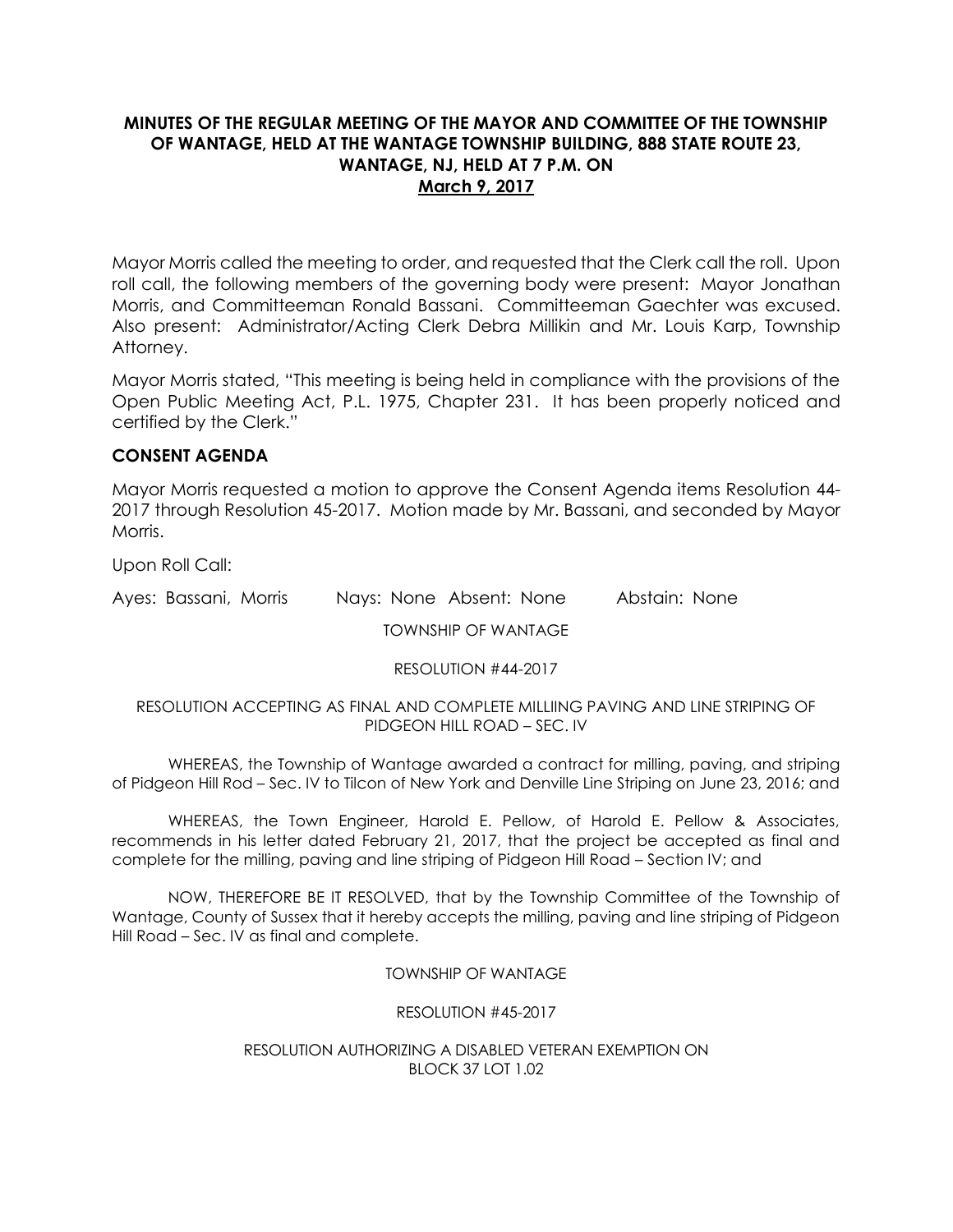WHEREAS, The Department of Veteran Affairs determined that Vincent Ricciardi at 56 Armstrong Rd, Block 133 Lot 9.02 had a service connected disability that was totally disabling effective March 3, 1998,

 WHEREAS, the Tax Assessor has received a Claim for property tax exemption on dwelling house of Disabled Veteran, which was approved by the Tax Assessor on January 4, 2017.

WHEREAS, as per N.J.S.A.54: 4-3.30et seq, Mr. Ricciardi is entitled to a tax exemption on his property located at 56 Armstrong Rd from January 1, 2017.

NOW, THEREFORE, BE IT RESOLVED as follows:

- 1. The Tax Collector is authorized to cancel taxes billed for the 1st and 2nd Qtr 2017 in the amount of \$414.47.
- 2. The future billing of 2017 taxes will also be cancelled at time of billing.
- 3. This property will be marked as exempt in the 2017 tax list.

This Resolution shall take effect immediately.

### **REPORTS**

Clerk – None

Administrator – Mrs. Millikin advised that she had met with the Friends of Wantage Animal Shelter and have asked if the Township would consider allowing them to utilize the Township parking lot on a weekend in the Spring. My only concern is that there will be no employees here on the weekend and the accessibility to the facility. Mayor Morris questioned what type of event? Mrs. Millikin advised the it is a flea market. Mr. Bassani recommended them holding this in the park. Mrs. Millikin advised she would look into the use of the park.

Mrs. Millikin advised that quotes will be out tomorrow for the field maintenance at the various park locations. These proposals are due back to my attention on March 21st.

Mrs. Millikin advised of some upcoming events that the Township has been invited too. The first is the Sussex County Meals on Wheels program will be hosting an event on March 22<sup>nd</sup> at 8:30 a.m. for the Catholic Family & Community Services event. They have requested a representative from Wantage attend this annual event. It is at 8:30 a.m. Mayor requested the information for the event.

Another invitation was received from Senator Oroho and Assemblyman Space regarding their yearling meeting with the Township participation at the Sparta Municipal Building on April 24th at 10:00 a.m. Committee will get back to me on who would like to attend.

Mrs. Millikin also advised the Township received an invitation to the 1 year press conference for the Sussex County Clear Program being held at the Newton Municipal Building on March  $29<sup>th</sup>$  at 11:00 a.m. Mrs. Millikin advised she would attend on the Township's behalf.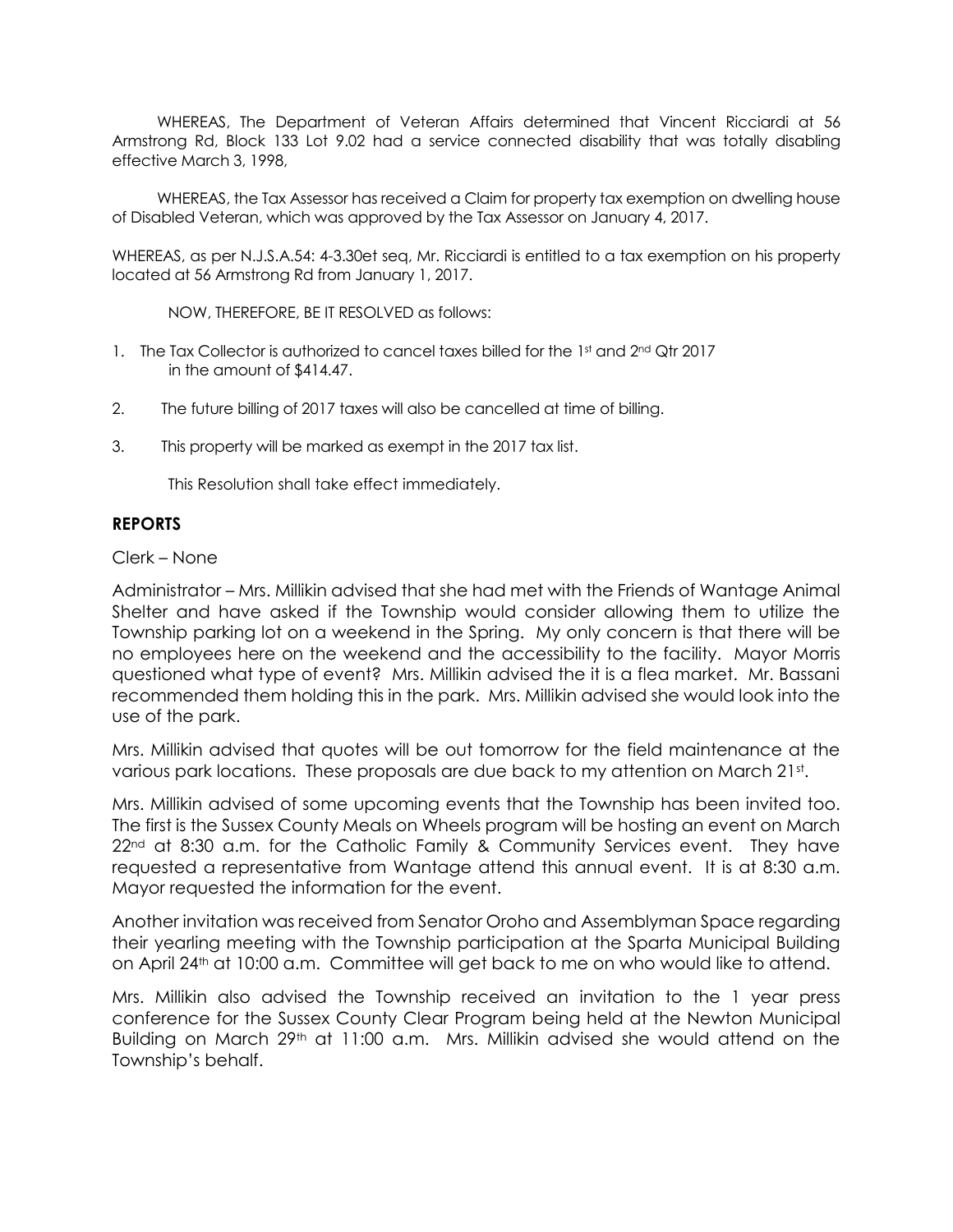Next Mrs. Millikin advised that the Fire Department is requesting the Township look into a Knox Box Ordinance. The ordinance would be establishing a knox box ordinance for commercial properties in Wantage. She provided a copy of the proposed ordinance. The discussion for this will be under new business with the Fire Department on April 13th. Mr. Bassani questioned Chief Vander Groef a reason on why this is needed. Mr. Vander Groef stated it gives the ability to get access into a commercial building without having to wait for a key holder. More would be discussed on the 13<sup>th</sup> of April.

Mrs. Millikin final item is the new slide has been installed at Woodbourne Park. The slide can be utilized starting on Monday after the concrete has cured.

Attorney Report – Mr. Karp had two items. He brought the Committee up to date regarding the Breen matter. He also advised that 25 Summit Drive the Township should do an environmental assessment regarding the property if the Township is so inclined to take the parcel over.

Mayor Morris stated he had some very good meeting this week. Yesterday he had a great meeting with a Resident and also attended the Strategic Planning Meeting with the School Board last night along with Mr. Bassani. High Point High School Superintendent was there along with Mayor Little of Sussex Borough. Also, have had some discussions with NJDEP some good some not so good related to some issues with the NJDEP. Mayor Morris indicated he did not see anyone present who was concerned about this issue but wanted to make sure it is know the Township is still working on this.

Committee Member Report – Mr. Bassani – none

# **OLD BUSINESS**

Mr. Bassani asked Mrs. Millikin to look into the flag pole matter since the ordinance was in place.

## **NEW BUSINESS**

## **2nd Reading & Public Hearing**

A Motion is in Order to adopt on final reading Ordinance #2017-4 AN ORDINANCE TO EXCEED THE MUNICIPAL BUDGET APPROPRIATION LIMITS AND TO ESTABLISH A CAP BANK FOR CALENDAR YEAR 2017 (N.J.S.A. 40A:4-45.14)

Mr. Bassani made a motion and was seconded by Mayor Morris. M

Mayor Morris opened the hearing to the public. Mrs. Ann Smulewicz, 59 Route 23, Wantage, stated please elaborate on this ordinance is there a need or a purpose for this. Mrs. Millikin indicated this is done on a yearly basis. Mr. Bassani stated the Township will not use the CAP, however, it allows us to utilize the money if needed. Allows the Township to have money on an emergency basis. Mrs. Millikin explained it is normally 2% for the cap but allows the Township to go up to3.5%. No other member of the public wishing to speak the public hearing was closed.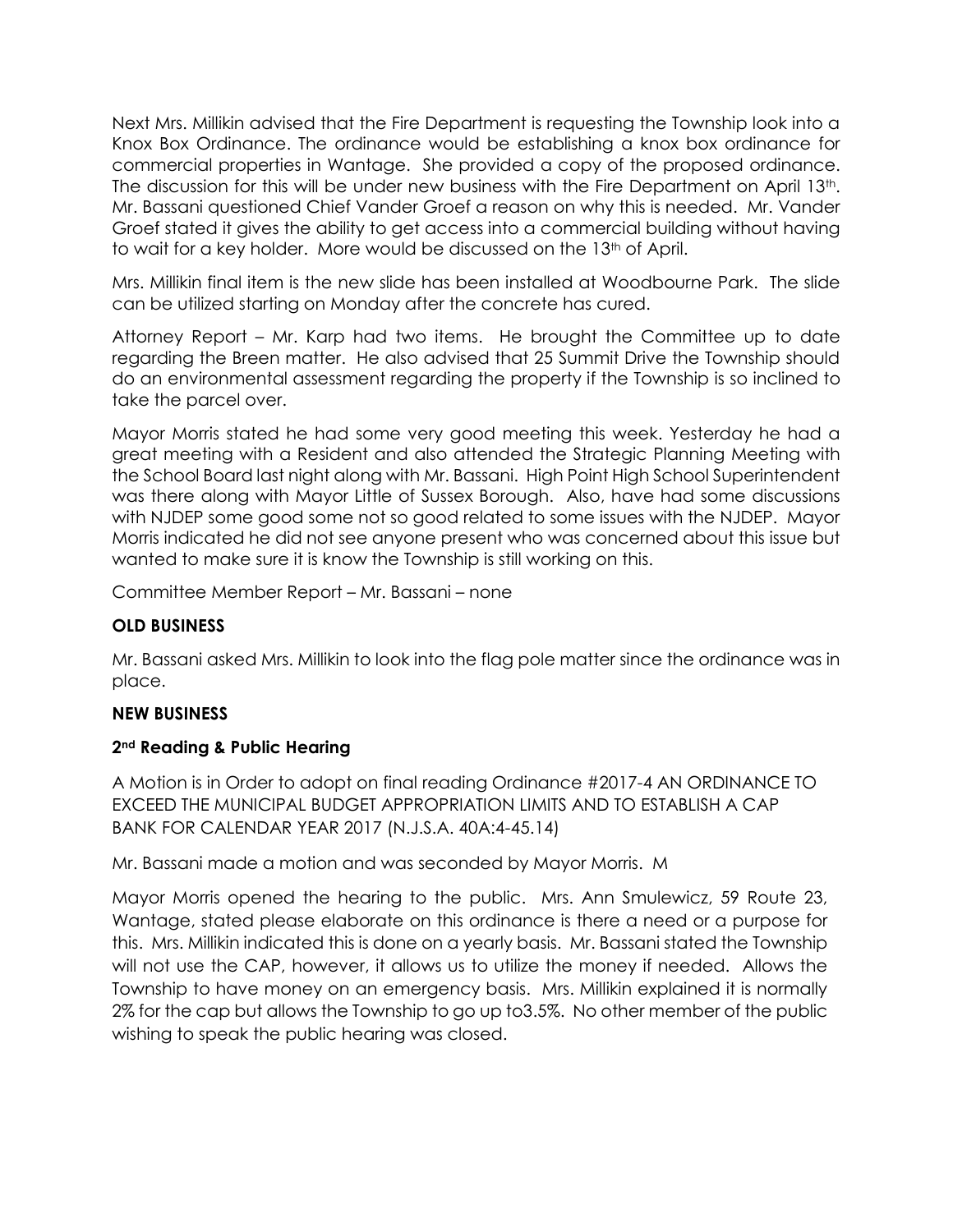# ORDINANCE 2017-4 ORDINANCE TO EXCEED THE MUNICIPAL BUDGET APPROPRIATION LIMITS AND TO ESTABLISH A CAP BANK FOR CALENDAR YEAR 2017 (N.J.S.A. 40A: 4-45.14)

WHEREAS, the Local Government Cap Law, N.J.S. 40A: 4-45.1 et seq., provides that in the preparation of its annual budget, a municipality shall limit any increase in said budget up to 0% unless authorized by ordinance to increase it to 3.5% over the previous year's final appropriations, subject to certain exceptions; and,

WHEREAS, N.J.S.A. 40A: 4-45.15a provides that a municipality may, when authorized by ordinance, appropriate the difference between the amount of its actual final appropriation and the 3.5% percentage rate as an exception to its final appropriations in either of the next two succeeding years; and,

WHEREAS, the Township Committee of the Township of Wantage in the County of Sussex finds it advisable and necessary to increase its CY 2017 budget by up to 3.5% over the previous year's final appropriations, in the interest of promoting the health, safety and welfare of the citizens; and,

WHEREAS, the Township Committee hereby determines that a 3.5% increase in the budget for said year, amounting to \$119,028 in excess of the increase in final appropriations otherwise permitted by the Local Government Cap Law, is advisable and necessary; and,

WHEREAS the Township Committee hereby determines that any amount authorized hereinabove that is not appropriated as part of the final budget shall be retained as an exception to final appropriation in either of the next two succeeding years.

NOW THEREFORE BE IT ORDAINED, by the Township Committee of the Township of Wantage, in the County of Sussex, a majority of the full authorized membership of this governing body affirmatively concurring, that, in the CY 2017 budget year, the final appropriations of the Township of Wantage shall, in accordance with this ordinance and N.J.S.A. 40A: 4-45.14, be increased by 3.5%, amounting to \$119,028, and that the CY 2017 municipal budget for the Township of Wantage be approved and adopted in accordance with this ordinance; and,

BE IT FURTHER ORDAINED, that any that any amount authorized hereinabove that is not appropriated as part of the final budget shall be retained as an exception to final appropriation in either of the next two succeeding years; and,

BE IT FURTHER ORDAINED, that a certified copy of this ordinance as introduced be filed with the Director of the Division of Local Government Services within 5 days of introduction; and,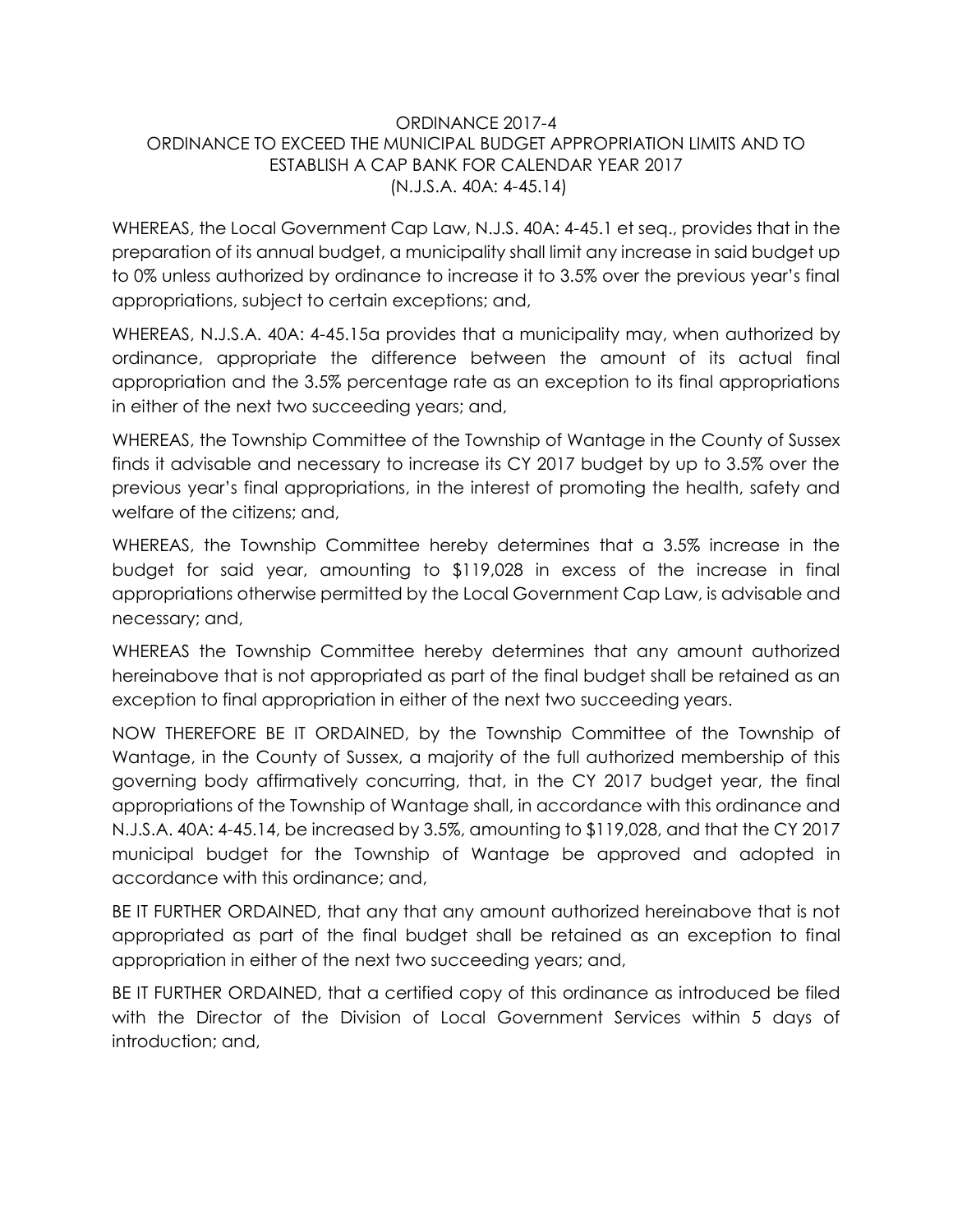BE IT FURTHER ORDAINED, that a certified copy of this ordinance upon adoption, with the recorded vote included thereon, be filed with said Director within 5 days after such adoption.

Upon Roll Call:

Ayes: Bassani, Morris Nays: None Absent: None Abstain: None

## **Introduction of Ordinance**

A Motion is in order to approve on first reading Ordinance #2017-5 AN ORDINANCE FIXING THE SALARIES OF OFFICERS AND EMPLOYEES OF THE TOWNSHIP OF WANTAGE, COUNTY OF SUSSEX AND STATE OF NEW JERSEY, FOR THE YEAR 2017.

Mr. Bassani made a motion to approve and was seconded by Mayor Morris.

Upon Roll Call:

Ayes: Bassani, Morris Nays: None Absent: None Abstain: None

ORDINANCE # 2017-5

## ORDINANCE FIXING THE SALARIES OF OFFICERS AND EMPLOYEES OF THE TOWNSHIP OF WANTAGE, COUNTY OF SUSSEX AND STATE OF NEW JERSEY, FOR THE YEAR 2017

BE IT ORDAINED by the Township Committee of the Township of Wantage, County of Sussex, State of New Jersey as follows:

Section 1. Pursuant to the provisions of N.J.S.40A:9-165, the Township of Wantage shall pay its municipal officers and employees for services rendered as shown below. Figures shown represent annual salary, unless otherwise indicated.

### DEPARTMENT & POSITION

| Township Committee Ronald Bassani                  | 6,000  | Annual |
|----------------------------------------------------|--------|--------|
| <b>Township Committee William Gaechter</b>         | 6,000  | Annual |
| Township Committee Jonathan Morris                 | 6,000  | Annual |
| Administrator Debra Millikin                       | 71,500 | Annual |
| Acting Clerk Debra Millikin                        | 38,500 | Annual |
| Acting Clerk Debra Millikin (Contractual Increase) | 5,000  | Annual |
| Deputy Township Clerk Christine Von Oesen          | 54,049 | Annual |
| Clerk Typist Administration Nancy Van Horn         | 27,140 | Annual |
| Chief Finance Officer Michelle LaStarza            | 71,842 | Annual |
| Michelle LaStarza Shared Service C.F.O. Salary     | 15,810 | Annual |
| Debra Millikin Shared Service QPA Stipend          | 250    | Annual |
| Nancy Van Horn Shared Service Finance Stipend      | 1,000  | Annual |
| Clerk Typist Arlene DeLaOsa                        | 28,800 | Annual |
| Arlene DeLaOsa Shared Service Finance Stipend      | 250    | Annual |
| IT Technician Melissa Caton                        | 3,121  | Annual |
| Tax Collector/Tax Search Officer Melissa Caton     | 59,019 | Annual |
| Melissa Caton Shared Service Tax Stipend           | 3,500  | Annual |
| Clerk Typist Nancy Van Horn Tax Collection         | 13,981 | Annual |
| Nancy Van Horn Shared Service Tax Stipend          | 500    | Annual |
| Tax Assessor Kristy Lockburner                     | 55,141 | Annual |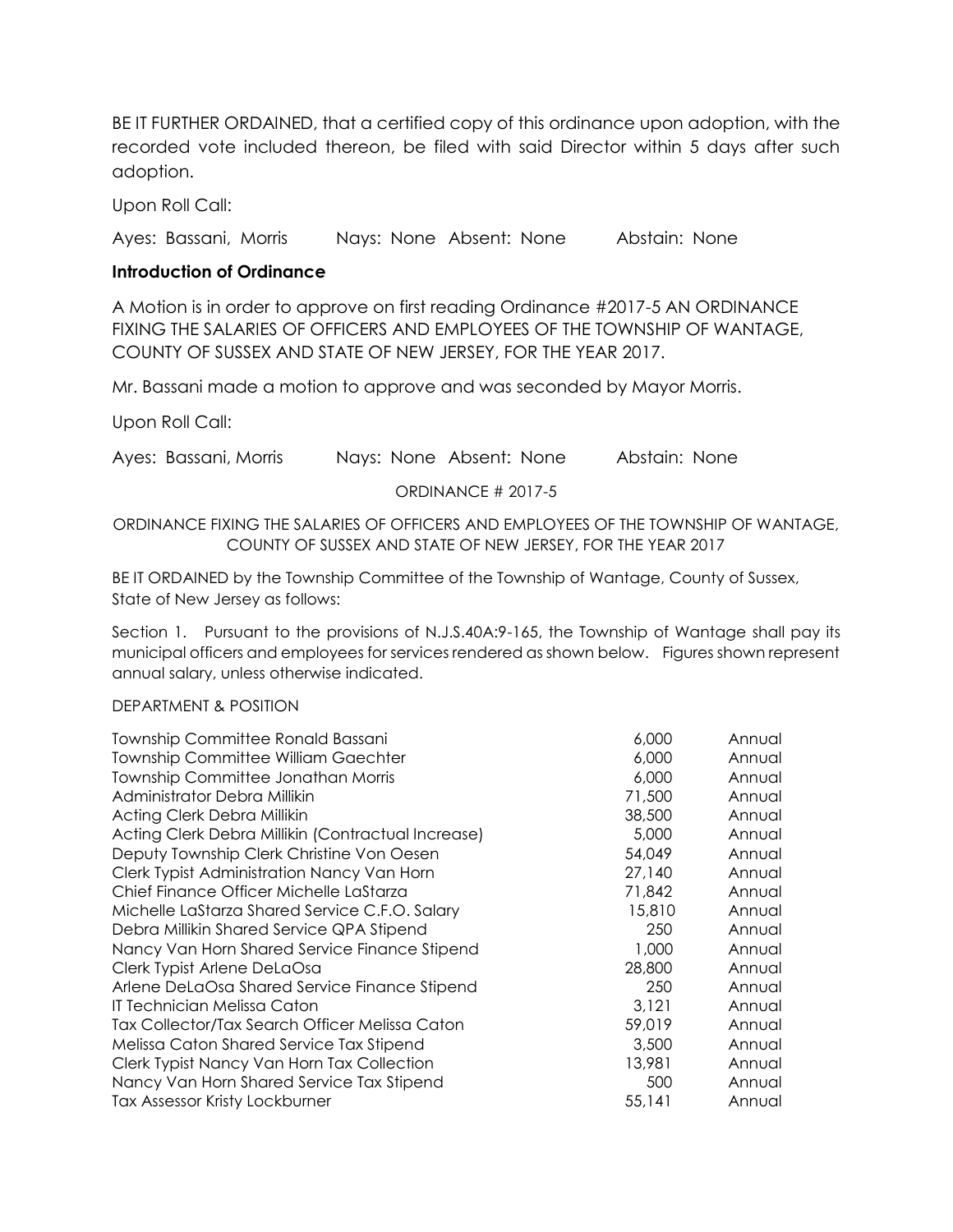| Kristy Lockburner Shared Service Assessor Stipend     | 2,000  | Annual   |
|-------------------------------------------------------|--------|----------|
| Clerk Typist Assessment Nicole Dunn                   | 26,960 | Annual   |
| Nicole Dunn Share Service Assessor Stipend            | 500    | Annual   |
| Land Use Secretary Jeanne McBride                     | 14,400 | Annual   |
| Zoning Officer (Part Time) Patrick Stefanelli         | 17,629 | Annual   |
| Zoning Secretary Jeanne McBride                       | 14,400 | Annual   |
| Emergency Management Coordinator Joseph Konopinski    | 4,516  | Annual   |
| Joseph Konopinski, EMMA Grant                         | 4,700  | Annual   |
| Michelle LaStarza, EMMA Grant                         | 2,350  | Annual   |
| Claude Wagner, EMMA Grant                             | 2,350  | Annual   |
| Board of Health Secretary Jeanne McBride              | 7,200  | Annual   |
| Registrar of Vital Statistics Christine Von Oesen     | 4,026  | Annual   |
| Recreation Secretary Arlene DeLaOsa                   | 7,200  | Annual   |
| Constable John Abate                                  | 2,995  | Annual   |
| Judge of the Municipal Court Glenn Gavan              | 37,454 | Annual   |
| Court Administrator Tania Ell                         | 52,341 | Annual   |
| Violations Clerk/Cashier (Part Time) Lauren McIntosh  | 12.75  | Per Hour |
| Assistant Violations Clerk (Part Time) Shirley Rumore | 11.04  | Per Hour |
| Court Keyboarding Clerk (Part Time) Jo Ann Klippel    | 10.20  | Per Hour |
| Court Attendant Dennis Negele                         | 5,139  | Annual   |
| Dennis Negele Shared Service Court Stipend            | 1,800  | Annual   |
| Court Attendant Amy Heater                            | 3,939  | Annual   |
| Amy Heater Shared Service Court Stipend               | 1,730  | Annual   |
| Animal Control Officer, John Abate                    | 22.24  | Per Hour |
| Deputy Animal Control Officer Claude Wagner           | 3,183  | Annual   |
| Deputy Animal Control Officer Amy Heater              | 1,787  | Annual   |
| Poundkeeper (Part Time) Mike Flood                    | 15.13  | Per Hour |
| Poundkeeper (Part Time) Melanie Monastra              | 15.13  | Per Hour |
| DPW Supervisor Claude Wagner                          | 69,848 | Annual   |
| <b>Building Maintenance John Card</b>                 | 2,081  | Annual   |
| Assistant DPW Supervisor Mark Little                  | 24.62  | Per Hour |
| Mechanic John Card                                    | 23.95  | Per Hour |
| Road Repairer 2 Richard Fairweather                   | 23.81  | Per Hour |
| Heavy Equipment Operator David Stewart                | 23.46  | Per Hour |
| Laborer Larry Caton                                   | 20.29  | Per Hour |
| Laborer Melvyn Sliker                                 | 20.29  | Per Hour |
| Custodian Amy Heater                                  | 17.92  | Per Hour |
| Laborer Timothy O'Brien                               | 15.48  | Per Hour |
| Laborer Brian Hundley                                 | 15.48  | Per Hour |
| Laborer Dana Welch                                    | 15.48  | Per Hour |
| Laborer (Part Time) Seasonal John Dennis              | 15.61  | Per Hour |
| Laborer (Part Time) Seasonal Michael Flood            | 15.61  | Per Hour |
| Backup Snow Plow Operator (Part Time) Darrell Caton   | 18.00  | Per Hour |
| Backup Snow Plow Operator (Part Time) William Crum    | 18.00  | Per Hour |
| Backup Snow Plow Operator (Part Time) Chantz DeGroat  | 18.00  | Per Hour |
| Backup Snow Plow Operator (Part Time) Michael Flood   | 18.00  | Per Hour |
| Backup Snow Plow Operator (Part Time) Russell Rome    | 18.00  | Per Hour |
| Backup Snow Plow Operator (Part Time) Jeffrey Krohn   | 18.00  | Per Hour |
| Backup Snow Plow Operator (Part Time) Kyle Kuperus    | 18.00  | Per Hour |

Section 2. All former ordinances or parts thereof conflicting or inconsistent with the provisions of this ordinance are hereby repealed.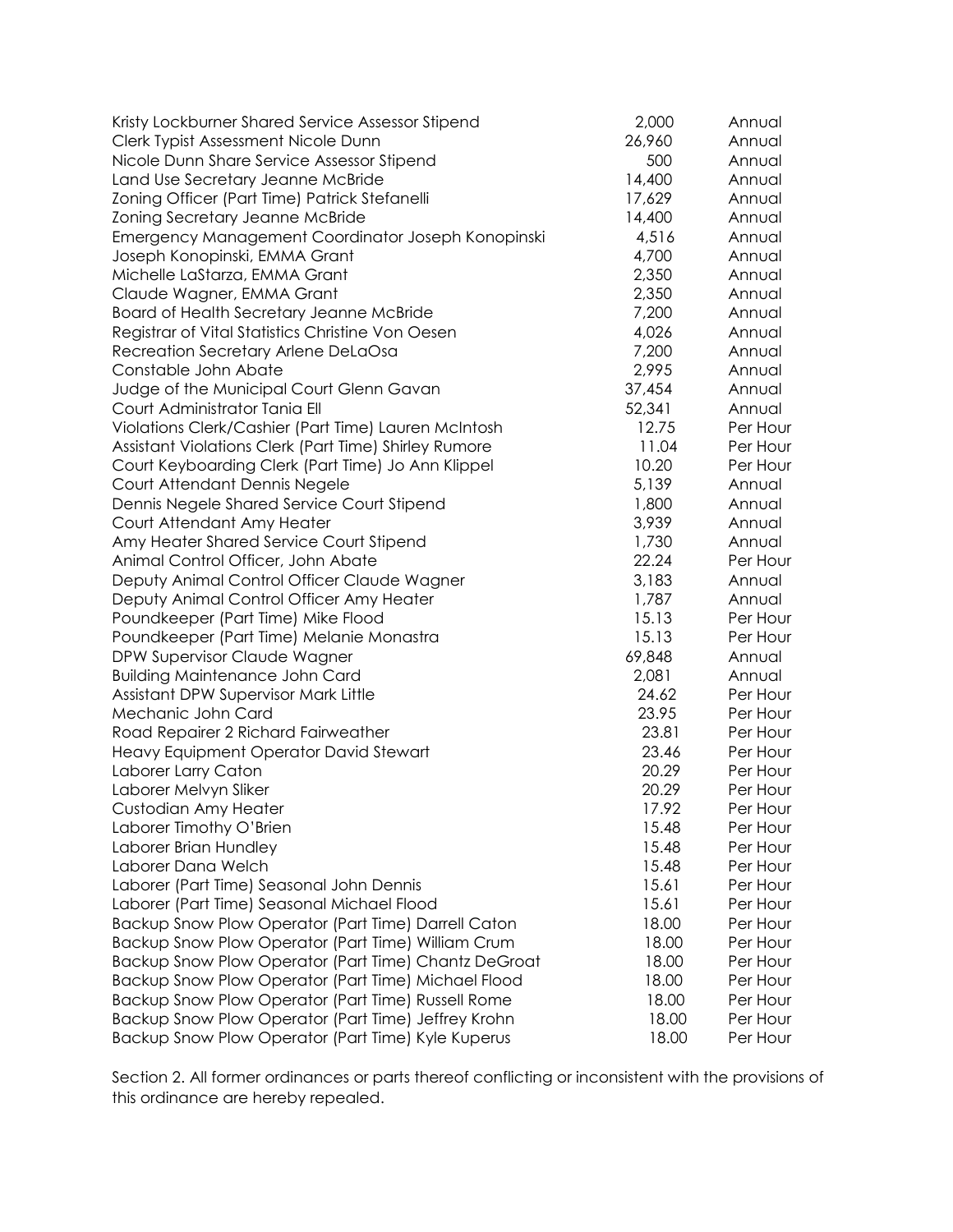Section 3. This ordinance shall take effect after publication and passage according to law.

## **Introduction of Budget**

A Motion is in Order to Introduce the 2017 Wantage Township Municipal Budget in the amount of \$6,056,837.00, which results in a flat tax rate of .294. Public Hearing shall be scheduled for April 13, 2017

A motion was made by Mr. Bassani and seconded by Mayor Morris.

Upon Roll Call:

Ayes: Bassani, Morris Nays: None Absent: None Abstain: None

## **Approval of Minutes**

A Motion is in Order to approve the minutes of the February 8, 2017 Mayor and Committee Special Meeting, and February 23, 2017 Mayor and Committee Regular Meeting.

Motion was made by Mr. Bassani and seconded by Mayor Morris

Upon Roll Call:

Ayes: Bassani, Morris Nays: None Absent: None Abstain: None

# **Office of the Mayor**

## **PROCLAMATION**

WHEREAS, child abuse and neglect is a complex and ongoing problem in our society, affecting many children; and,

WHEREAS, every child is entitled to be loved, cared for, nurtured, feel secure and be free from verbal, sexual, emotional and physical abuse, and neglect; and

WHEREAS, child abuse and neglect not only directly harm children, but also increase the likelihood of criminal behavior, substance abuse, health problems, and risky behavior; and

WHEREAS the effects of child abuse are felt by communities as a whole, and need to be addressed by the community; and

WHEREAS, effective child abuse prevention programs succeed because of partnerships among families, social service agencies, schools, religious and civic organizations, law enforcement agencies and the business community;

NOW, THEREFORE, be it resolved that the Township of Wantage does proclaim April as Child Abuse Prevention Month, and calls upon all citizens, community agencies, faith